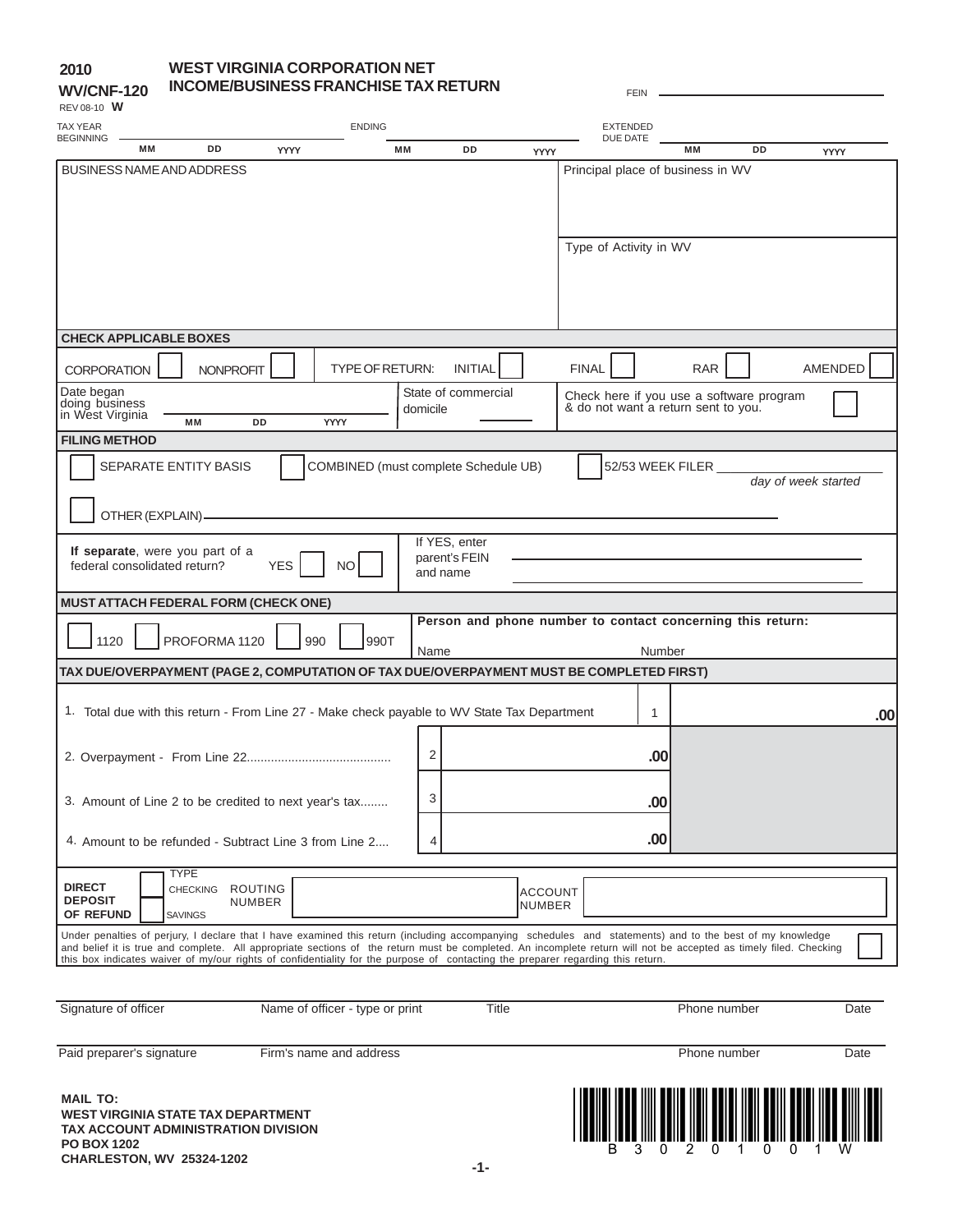REV 08-10 **W**

|     | <b>COMPUTATION OF TAX DUE/OVERPAYMENT</b>                                                |                |     |        |    |     |
|-----|------------------------------------------------------------------------------------------|----------------|-----|--------|----|-----|
|     | <b>BUSINESS FRANCHISE TAX</b>                                                            |                |     |        |    |     |
| 5.  | West Virginia taxable capital-<br>Schedule A, Line 12 or Schedule UB 2, Line 21          | 5              |     | .00    |    |     |
|     |                                                                                          | 6              |     | 0.0041 |    |     |
|     | 7. West Virginia franchise tax - Line 5 multiplied by                                    | $\overline{7}$ |     | .00    |    |     |
| 8.  | Tax Credits from Form WV/CNF-120TC,                                                      | 8              |     | .00    |    |     |
|     |                                                                                          |                |     |        | 9  | .00 |
|     | <b>CORPORATE INCOME TAX</b>                                                              |                |     |        |    |     |
|     | 10. West Virginia net taxable income -<br>Schedule B, Line 16 or Schedule UB 3, Line 15  | 10             |     | .00    |    |     |
|     |                                                                                          | 11             |     | 0.085  |    |     |
|     | 12. West Virginia net income tax -                                                       | 12             |     | .00    |    |     |
| 13. | Tax Credits from Form WV/CNF-120TC,                                                      | 13             |     | .00    |    |     |
|     | 14. Adjusted net income tax - Subtract Line 13 from Line 12. Do not enter less than zero |                |     |        | 14 | .00 |
|     | <b>COMBINED INCOME AND FRANCHISE TAX</b>                                                 |                |     |        |    |     |
|     | 15. COMBINED INCOME/FRANCHISE TAX - Add Line 9 and Line 14. Cannot subtract from Line 9  |                |     |        | 15 | .00 |
|     |                                                                                          |                | 16  | .00    |    |     |
|     |                                                                                          |                | 17  | .00    |    |     |
|     | 18. Amount paid with original return (Amended Return Only)                               |                | 18  | .00    |    |     |
|     | 19. Payments - Add Lines 16, 17 and 18 - must match total on Schedule C                  |                |     |        | 19 | .00 |
|     |                                                                                          |                |     |        | 20 | .00 |
|     |                                                                                          |                |     |        | 21 | .00 |
|     | 22. If Line 21 is larger than Line 15, enter total overpayment here and on Line 2        | 22             | .00 |        |    |     |
|     |                                                                                          | 23             | .00 |        |    |     |
|     |                                                                                          |                |     |        |    | .00 |
|     |                                                                                          |                |     |        |    | .00 |
| 26. |                                                                                          | 26             | .00 |        |    |     |
|     | Attach Form WV/CNF-120U - Check if requesting waiver/annualized worksheet used           |                |     |        |    |     |
| 27. | Total due with this return - Add Lines 23 through 26. Enter here and on Line 1           |                |     |        | 27 | .00 |

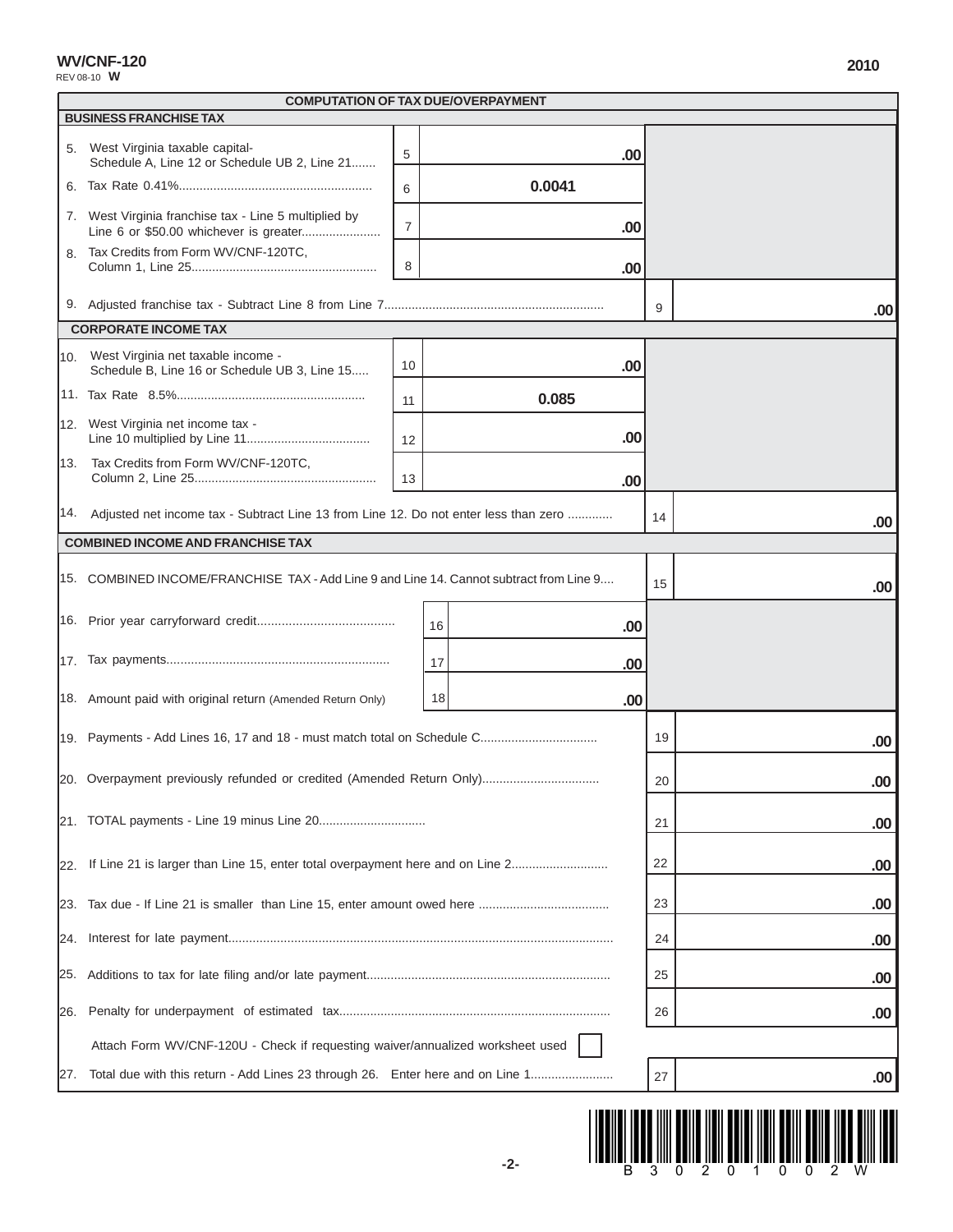REV 08-10 **W**

|    | 11LVUUUUVVV                                                                                                  |                                      | <b>FEIN</b>                                  |                |                               |
|----|--------------------------------------------------------------------------------------------------------------|--------------------------------------|----------------------------------------------|----------------|-------------------------------|
|    | <b>SCHEDULE A</b><br>BUSINESS FRANCHISE TAX - CALCULATION OF WEST VIRGINIA TAXABLE CAPITAL (11-23-3 (b) (2)) |                                      |                                              |                |                               |
|    |                                                                                                              | Column 1<br><b>Beginning Balance</b> | Column <sub>2</sub><br><b>Ending Balance</b> |                | Column 3 -<br>$(Col. 1 + Col$ |
|    | Dollar amount of common                                                                                      | .00                                  | .00                                          |                |                               |
|    |                                                                                                              | .00                                  | .00                                          | $\mathfrak{p}$ |                               |
| 3. | Retained earnings appropriated<br>& unappropriated                                                           | .00                                  | .00                                          | 3              |                               |
|    |                                                                                                              |                                      |                                              |                |                               |

|                                                                                                                    | .00                                                          |     | .00                        |                |                |                                           | .00  |
|--------------------------------------------------------------------------------------------------------------------|--------------------------------------------------------------|-----|----------------------------|----------------|----------------|-------------------------------------------|------|
|                                                                                                                    |                                                              |     |                            |                |                |                                           |      |
|                                                                                                                    | .00                                                          |     | .00                        | 2              |                |                                           | .00  |
| 3. Retained earnings appropriated                                                                                  | .00                                                          |     | .00                        | 3              |                |                                           | .00  |
|                                                                                                                    |                                                              |     |                            |                |                |                                           |      |
| 4. Adjustments to shareholders equity                                                                              | .00                                                          |     | .00                        | 4              |                |                                           | .00  |
|                                                                                                                    |                                                              |     |                            | 5              |                |                                           | .00  |
|                                                                                                                    | .00                                                          |     | .00                        | 6              |                |                                           | .00  |
|                                                                                                                    |                                                              |     |                            | $\overline{7}$ |                |                                           |      |
| 8. Multiplier for allowance for certain                                                                            |                                                              |     |                            |                |                |                                           | .00  |
| obligations/investments - Schedule B-1, Line 7                                                                     | 8                                                            |     |                            |                |                |                                           |      |
|                                                                                                                    |                                                              |     |                            |                |                |                                           |      |
|                                                                                                                    |                                                              |     |                            | 9              |                |                                           | .00  |
| 10. Adjusted capital - Subtract Line 9 from Line 7. If taxable only in West Virginia, check here                   |                                                              |     |                            | 10             |                |                                           | .00  |
| 11. Apportionment factor - Form WV/CNF-120APT,                                                                     |                                                              |     |                            |                |                | <b>COMPLETED FORM</b>                     |      |
|                                                                                                                    |                                                              |     |                            |                |                | <b>MUST BE ATTACHED</b>                   |      |
| 12. TAXABLE CAPITAL - Line 10 multiplied by Line 11 - Enter on Page 2, Line 5                                      |                                                              |     |                            | 12             |                |                                           | .00  |
| <b>SCHEDULE A-1</b>                                                                                                | BUSINESS FRANCHISE TAX - SUBSIDIARY CREDIT (11-23-17 (c))    |     |                            |                |                |                                           |      |
| Column <sub>1</sub>                                                                                                | Column <sub>2</sub>                                          |     | Column <sub>3</sub>        |                |                | Column 4                                  |      |
| Account number and name of<br>Subsidiary or Partnership                                                            | <b>Recomputed Business</b><br><b>Franchise Tax Liability</b> |     | Percentage of<br>Ownership |                |                | Allowable Credit<br>(Column 2 X Column 3) |      |
| <b>FEIN</b>                                                                                                        |                                                              |     |                            |                |                |                                           |      |
| Name                                                                                                               |                                                              | .00 |                            |                |                |                                           | .00  |
| <b>FEIN</b>                                                                                                        |                                                              |     |                            |                |                |                                           |      |
| Name                                                                                                               |                                                              | .00 |                            |                |                |                                           | .00  |
| <b>FEIN</b>                                                                                                        |                                                              |     |                            |                |                |                                           |      |
| Name                                                                                                               |                                                              | .00 |                            |                |                |                                           | .00  |
| TOTAL - (Enter here and on Form WV/CNF-120TC, Line 1, Column 1) Attach additional sheets if needed                 |                                                              |     |                            |                |                |                                           | .00  |
| SCHEDULE A-2 BUSINESS FRANCHISE TAX - TAX CREDIT FOR PUBLIC UTILITIES AND ELECTRIC POWER GENERATORS (11-23-17 (b)) |                                                              |     |                            |                |                |                                           |      |
|                                                                                                                    |                                                              |     |                            |                | 1              |                                           | .00  |
|                                                                                                                    |                                                              |     |                            |                | $\overline{2}$ |                                           | .00  |
|                                                                                                                    |                                                              |     | $\mathbf{3}$<br>$\bullet$  |                |                |                                           |      |
|                                                                                                                    |                                                              |     |                            |                | $\overline{4}$ |                                           | .00  |
| 5. Allowable credit - Line 4 multiplied by Line 3. Enter here and on Form WV/CNF-120TC, Line 2, Column 1           |                                                              |     |                            |                | 5              |                                           | .00. |

## **\*\* IMPORTANT NOTE REGARDING LINE 11\*\* FORM WV/CNF-120APT, SCHEDULE B MUST BE ATTACHED**

**FAILURE TO ATTACH COMPLETED FORM WILL RESULT IN 100% APPORTIONMENT TO WEST VIRGINIA**



FEIN

**Column 3 - Average**  $(Col. 1 + Col. 2) \div 2$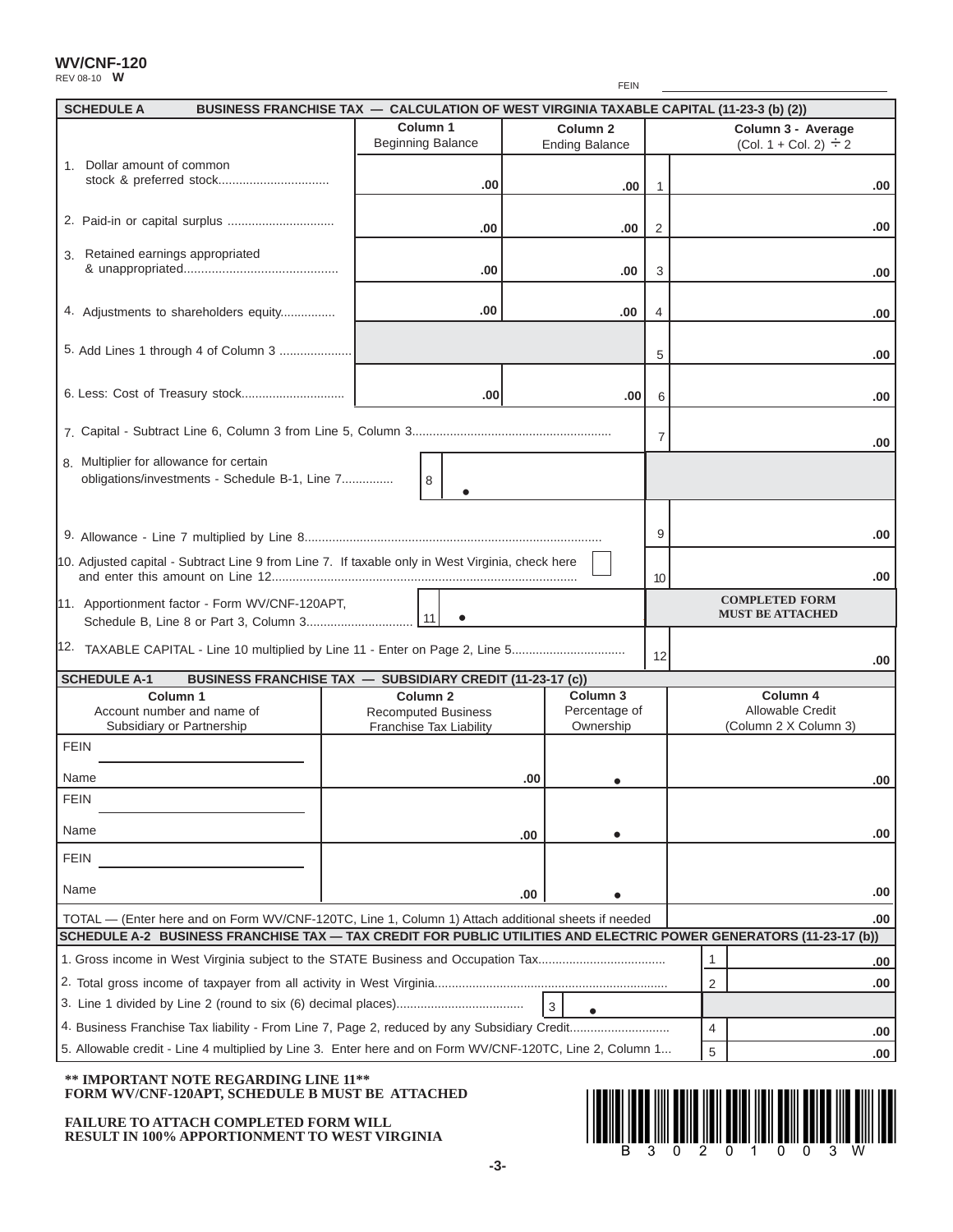| <b>WV/CNF-120</b><br>Name<br>$RFV$ 08-10 $W$                                                                    |                |            |
|-----------------------------------------------------------------------------------------------------------------|----------------|------------|
| <b>CORPORATE INCOME TAX - CALCULATION OF WEST VIRGINIA TAXABLE INCOME (11-24-6 and 6a)</b><br><b>SCHEDULE B</b> |                |            |
|                                                                                                                 | $\mathbf{1}$   | .00        |
|                                                                                                                 | 2a             |            |
| 2b. US Government obligation interest or dividends not exempt from state tax, less related                      | 2 <sub>b</sub> | .00<br>.00 |
| 2c. Income taxes or taxes based upon net income, imposed by this state or any other jurisdiction,               | 2c             | .00        |
| 2d. Federal depreciation/amortization for West Virginia water/air pollution control facilities -                | 2d             | .00        |
| <sup>2e.</sup> Unrelated business taxable income of a corporation exempt from federal tax (IRC- 512)            | 2e             | .00        |
|                                                                                                                 | 2f             | .00        |
| 2g. Federal deduction for charitable contributions to Neighborhood Investment Programs,                         | 2g             | .00        |
|                                                                                                                 | 2 <sub>h</sub> | .00        |
|                                                                                                                 | 2i             | .00        |
|                                                                                                                 | 2j             | .00        |
| 2k Add back for expenses related to certain REIT's and Regulated Investment                                     | 2k             | .00        |
|                                                                                                                 | 3              | .00        |
| 4a. Refund or credit of income taxes or taxes based upon net income, imposed by this state or                   | 4a             | .00        |
| 4b. Interest expense on obligations or securities of any state or its political subdivisions,                   | 4b             | .00        |
| 4c. Salary expense not allowed on federal return due to claiming the federal jobs credit                        | 4c             | .00        |
|                                                                                                                 | 4d             | .00        |
|                                                                                                                 | 4e             | .00        |
|                                                                                                                 | 4f             | .00        |
| 4g. Cost of West Virginia water/air pollution control facilities - wholly WV only                               | 4g             | .00        |
| 4h. Employer contributions to medical savings accounts (WV Code §33-16-15) included in federal                  | 4h             | .00        |
|                                                                                                                 | 5              | .00        |
|                                                                                                                 | 6              | .00        |
|                                                                                                                 | $\overline{7}$ | .00        |

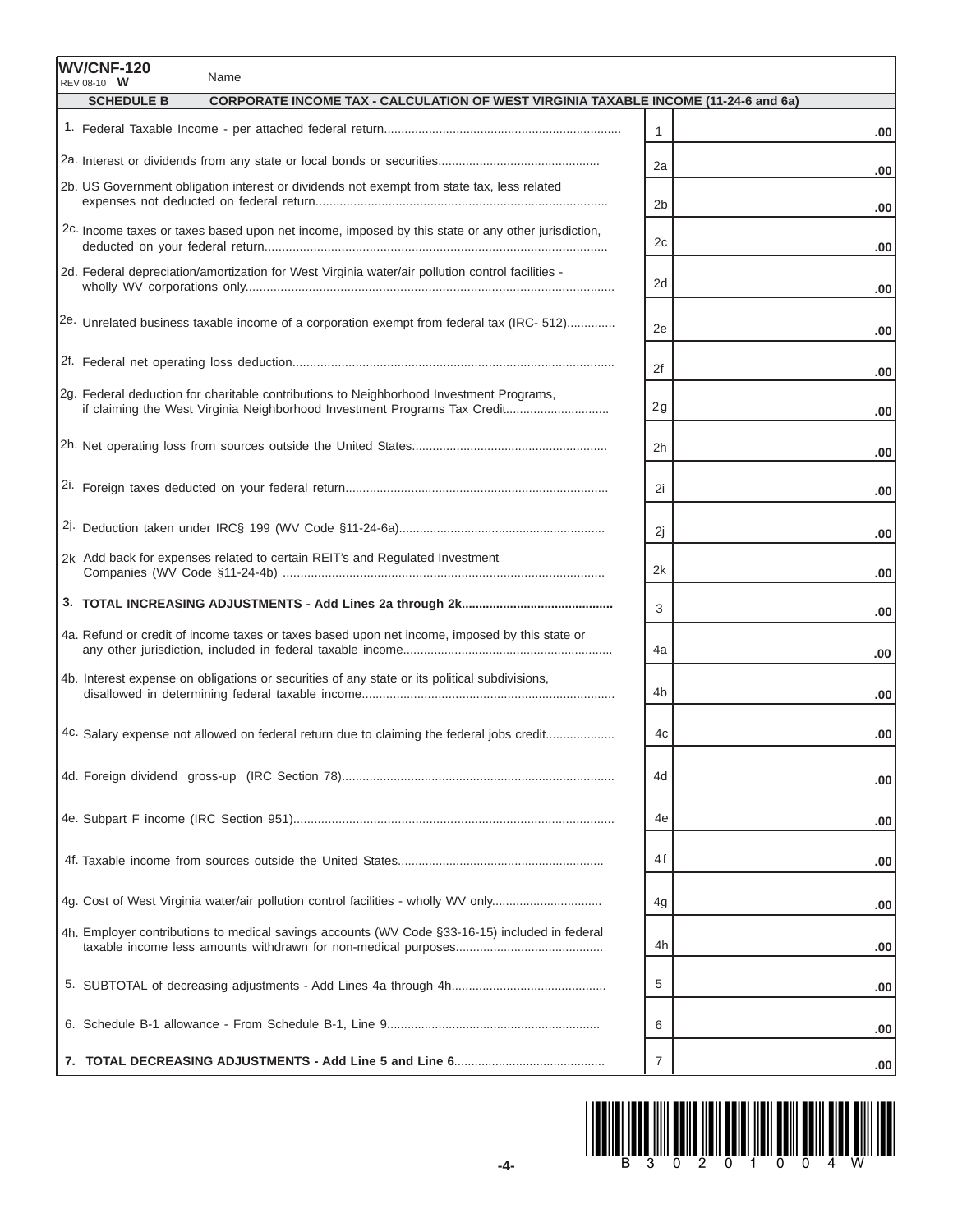Name

| <b>SCHEDULE B</b><br>CORPORATE INCOME TAX - CALCULATION OF WEST VIRGINIA TAXABLE INCOME (11-24-6 and 6a) (cont) |    |                                                  |
|-----------------------------------------------------------------------------------------------------------------|----|--------------------------------------------------|
|                                                                                                                 | 8  | .00                                              |
| and go to Line 14, multistate corporations go to Line 9<br>Wholly West Virginia corporations check here         |    |                                                  |
| 9. Total nonbusiness income allocated everywhere -                                                              | 9  | .00                                              |
|                                                                                                                 | 10 | .00                                              |
| 11. West Virginia apportionment factor -<br>Form WV/CNF-120APT, Sch. B Part 1,<br>11<br>$\bullet$               |    | <b>COMPLETED FORM</b><br><b>MUST BE ATTACHED</b> |
|                                                                                                                 | 12 | .00                                              |
| 13. Nonbusiness income allocated to West Virginia - Form WV/CNF-120APT, Sch. A2, Line 12                        | 13 | .00                                              |
| 14. West Virginia taxable income - Multistate corporations add Lines 12 and 13,                                 | 14 | .00                                              |
| 15. West Virginia net operating loss carryforward - Schedule NOL, Column 5 total                                | 15 | .00                                              |
| 16. WV NET TAXABLE INCOME- Subtract Line 15 from Line 14 - Enter on Page 2, Line 10                             | 16 | .00                                              |
| SCHEDULE B-1 ALLOWANCE FOR GOVERNMENTAL OBLIGATIONS/OBLIGATIONS SECURED BY RESIDENTIAL PROPERTY (11-24-6(f))    |    | Average Monthly Balance                          |
|                                                                                                                 |    |                                                  |
|                                                                                                                 | 1  | .00                                              |
| 2. Obligations of West Virginia and any political subdivision of West Virginia                                  | 2  | .00                                              |
| 3. Investments or loans primarily secured by mortgages or deeds of trust on residential                         | 3  | .00                                              |
| 4. Loans primarily secured by a lien or security agreement on a mobile home or double-wide                      | 4  | .00                                              |
|                                                                                                                 | 5  | .00                                              |
|                                                                                                                 | 6  | .00                                              |
| 7. Divide Line 5 by Line 6 (round to six (6) decimal places) 7                                                  |    |                                                  |
| 8. Adjusted income - Schedule B, Line 1 plus Line 3 minus Line 5 plus,                                          | 8  | .00                                              |
|                                                                                                                 |    |                                                  |

# **\*\*IMPORTANT NOTE REGARDING LINE 11\*\* FORM WV/CNF-120APT, SCHEDULE B MUST BE COMPLETED AND ATTACHED**

# **FAILURE TO ATTACH COMPLETED FORM WILL RESULT IN 100% APPORTIONMENT TO WEST VIRGINIA**